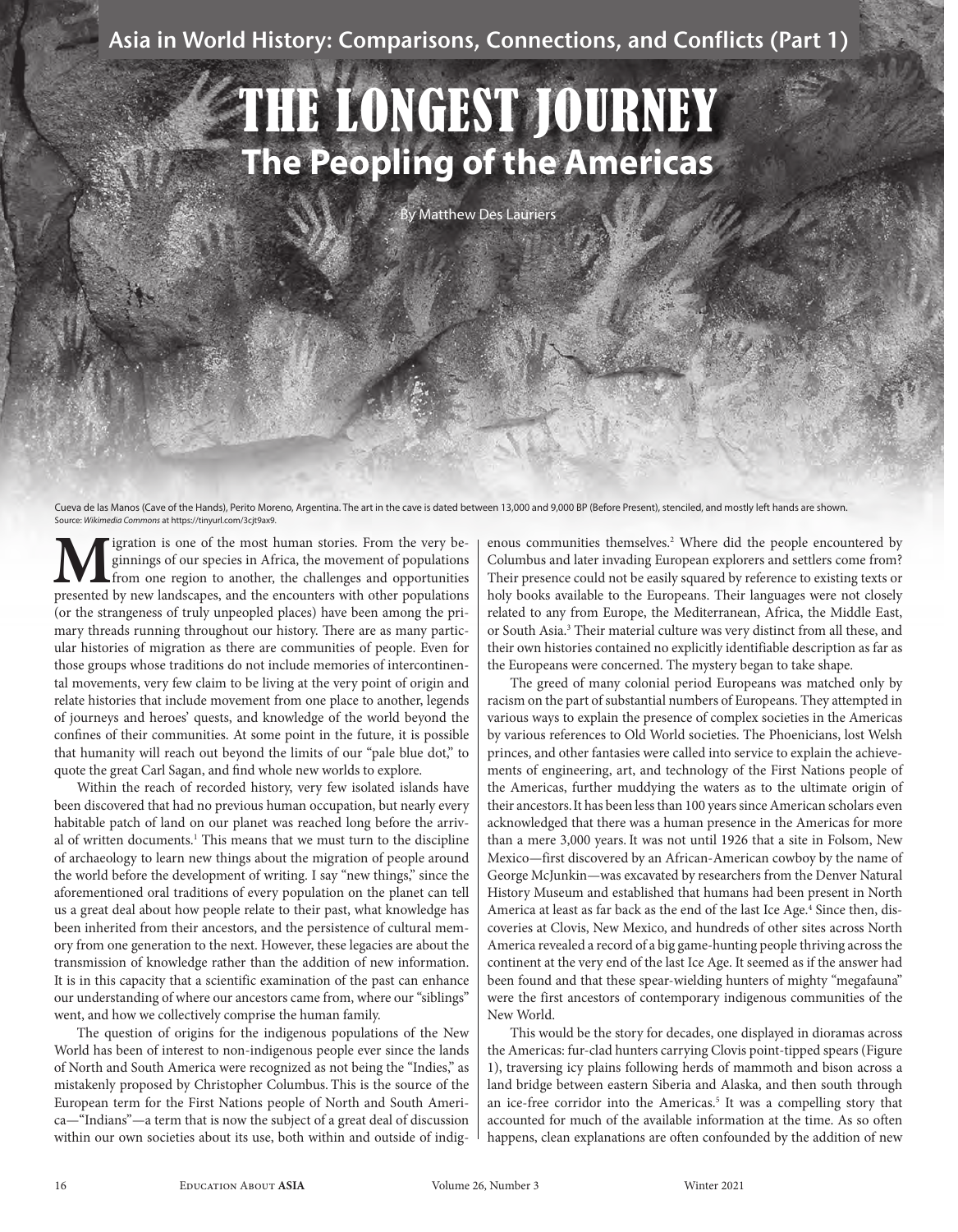

George McJunkin about 1907. Source: Wikimedia Commons at<br>https://tinyurl.com/2e2f9kkv.

Figure 1: Clovis points from the Rummels-Maske Site, Iowa, USA. Source: *Wikimedia Commons* at https://tinyurl.com/2e2f9kkv.

information. Beginning in the closing decades of the twentieth century, and accelerating rapidly as the twenty-first century dawned, discovery after discovery began to hammer at this now apparently overly simplistic model. New sites, new analyses, and new understandings of everything from sea level rise to ancient human DNA began to illuminate a much larger, more complex, and fascinating history of how the first people arrived in the Americas. $6$ 

This flood of new information over the past twenty-five years has uncovered evidence of a different kind—and route— of migration, one driven less by ideas of "Manifest Destiny" and the "conquest" of new lands.<sup>7</sup> This newer idea has, in fact, more in common with more sophisticated ideas about what prompts population movements. Climate change, sea level rise, and displaced populations are among the issues that animate many discussion about our modern age, and are implicated in many new models for the origins of Indigenous communities of the Americas. At the end of the last Ice Age (or Pleistocene), dramatic changes in Earth's climate resulted in the collapse of continental glacial systems, and their rapid melting beginning after about 18,000 years ago—where modern scholars place the late Glacial Maximum—after which glacial conditions begin to rapidly deteriorate.For populations living along the coasts and rivers of the world, this shift would have been noticeable, especially in low-lying areas and offshore islands.<sup>8</sup> As the pace of change accelerated, previously inhabited areas would have not only suffered significant coastal erosion and flooding, but whole ecosystems would have collapsed and ceased to provide adequate subsistence resources. The combination of these two factors would almost certainly

have resulted in the displacement of populations on a global scale.<sup>9</sup> Since humans are nothing if not survivors, the most common response of the most directly affected communities would have been to move, to migrate in search of a new home that could support their families and communities.<sup>10</sup>

Given that no empirical evidence drawn from the sciences of genetics, archaeology, or linguistics can support a crossing of the Atlantic at this early date, and the first crossing of the South Pacific was a feat not accomplished for many thousands of years later by either the ancestors of today's Polynesian peoples or native South Americans, we are left with a North Pacific route of entry.11 It should be noted that the land bridge between Siberia and Alaska did, in fact, exist, and was home to both people and a whole ecosystem. It was known as the "mammoth steppe" until it disappeared beneath the waves as the massive continental glaciers melted and sea levels rose by at least 130 meters (80.8 miles) from their low-stand approximately 18,000–20,000 years ago.<sup>12</sup> The coastal peoples of the northwest Pacific would have been among the first to experience ecosystem disruption and displacement by rising sea levels. The newer model, that of a coastal route of migration, suggests that these people, having already established communities prior to the end of the Pleistocene and taking advantage of many thousands of years of experience and traditional knowledge of the sea and watercraft, were able to disperse along the north Pacific Rim (see map spread on pages 18 and 19), seeking new homes. One direction of their dispersal would have eventually led them south and into what we today refer to as the Americas. While it is probable that some pioneering groups may have arrived earlier, it is clear that there is a huge increase in the

## **Gift an AAS Membership**

Show your support for a fellow or aspiring Asianist, and facilitate their access to the best member benefits available in Asian Studies through an AAS membership. You can now easily gift a new membership, or renew someone else's current AAS membership, for one, two, or three years.

LEARN MORE AT:





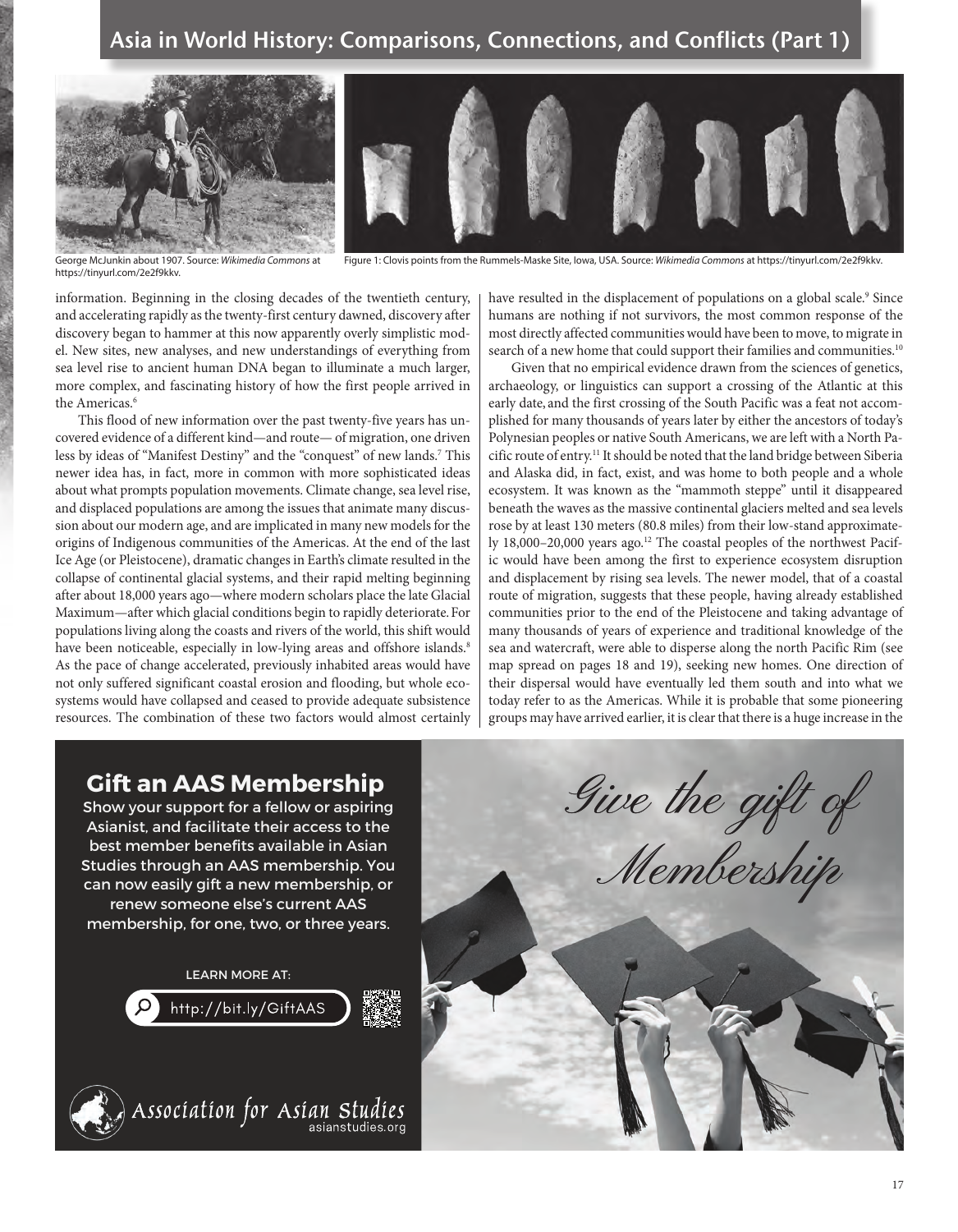l **Lake Baikal, Siberia, Russia ~40,000 years ago**



#### $\bullet$ **Okinawa, Ryūkyū Islands, Japan Sakitari Cave 23,000 years ago; Yamashita-Cho Cave, Nara City 36,000 years ago**



Sakitari Cave fishhook, Okinawa, Japan. Source: *Ryūkyū Shimpo* website at https://tinyurl.com/v5fwc7b6.

**Lubang Jeriji Saléh Cave East Kalimantan, Borneo 40,000 years ago** l

 $\bullet$ **South Sulawesi, Indonesia 45,500 years ago** l



**New Ireland and Papua, New Guinea 50,000 years ago**

45,500 year old South Sulawesi cave painting of a pig. Source: Screen capture from the video *Oldest Cave Art Found in Sulawesi* on YouTube at https://tinyurl.com/5ebjfejr. © Griffith University.

> l **Pre-Clovis Sites** s **Clovis Sites**



**Haida Gwaii, 13,100** 

Source: The National Park Service website at https://www.nps.gov/articles/aps-17-1-4.htm.

number of archaeological sites in the Americas after about 14,650 years ago, when one of the first major pulses of meltwater raised sea levels globally by nearly eighteen meters (59 feet) in only 500 years.<sup>13</sup> Importantly, this was not the beginning of massive changes, merely a massive event that we are able to detect geologically as being a major inflection point in the process of deglaciation. Earlier arrivals are to be expected, as in many migrations both past and present, but it is likely that this massive event drove large numbers of people to look for new homelands.

While sites such as Page-Ladson in Florida, Paisley Caves in Oregon, and several sites in Texas have radiocarbon dates that place them slightly after this event, the majority of the recent finds have been along the Pacific Coast of the Americas. The well-known site of Monte Verde in Chile, for example, holds the distinction of being the first archaeological site widely accepted by the scientific community to be of pre-Clovis age. Continued discoveries of sites in British Columbia in western Canada, especially the recent ancient village site on Triquet Island, almost annually push back the age of the oldest sites along the Pacific Coast, while finds along the Pacific Coast of Mexico have provided further insights into the maritime technologies of the early coastal communities in the Americas.14 The oldest firmly established occupation of the Americas has been discovered at the site of Cooper's Ferry in what is today western Idaho.15 A direct line up the Columbia River to the location of the site links it to the Pacific Coast. No mere handful of flakes or dubious context mars the incredibly well-documented dataset produced by this site. Caches of tools, animal remains, hearths, and well over 100,000 undisputed artifacts make this site, dated to almost 16,000 years old, the current standard for research into the Pleistocene of the Americas. Given that at this time, the "ice-free corridor" through the continental glaciers then covering northern North America had not yet opened, the only route available for the Cooper's Ferry people would have been along the coastal margin of the continent. That being said, there is nothing in the technology employed by the people who inhabited the banks of the Salmon River (a tributary of the Columbia River) 16,000 years ago that necessarily speaks of a coastal way of life. Understandably, by the time these ancestral First Nations people reached this spot deep in the North American continent, they would not have need for many of the accoutrements of a coastal people.

Having mentioned that the disruption of climate change was likely one of the major factors in driving the migrations into the Americas, it is also worthwhile to discuss some of the factors that could have *enabled* people to accomplish such a grand feat. While keeping in mind that all these events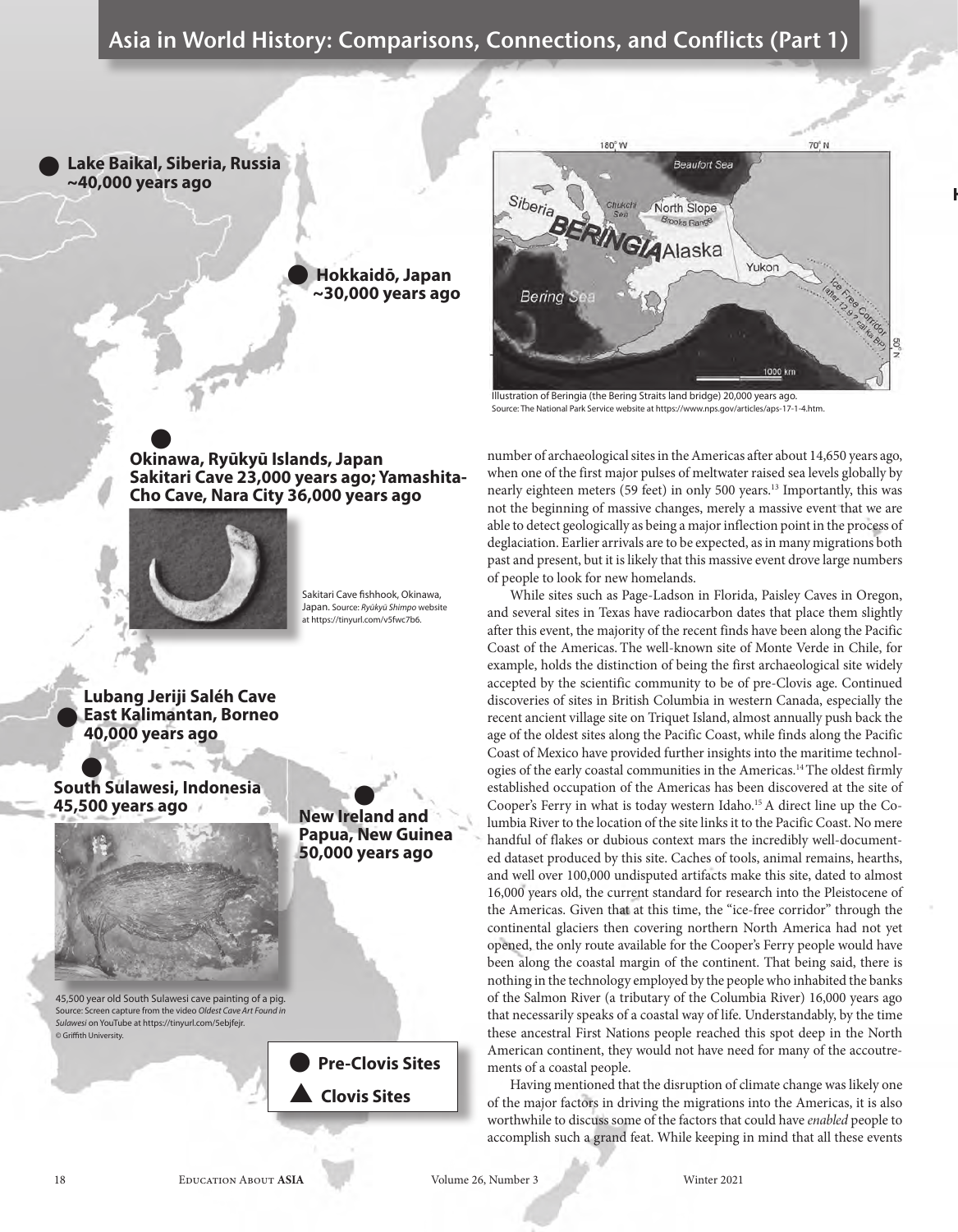state of the As **Gaadu Din Caves Haida Gwaii, 13,100 years ago** 

l **Triquet Island, BC, 14,000 years ago** s **Calvert Island, BC, 13,000 years ago** s **Quadra Island, BC, 10,000 years year ago**

l **Paisley Caves, OR, 14,300 years ago**

l **Cooper's Ferry, ID, ~16,000 years ago**

**~12,500 years ago**

**Channel Islands, CA 13,000 years ago**

**Cedros Island, Baja, CA / 13,100 years ago** **A** Dent Site, Weld County, CO, ~13,000 years ago **A** Folsom, NM, ~12,400 years ago

l **Page-Ladson Site, FL** 

 **14,200+ years ago**  s **Espiritu Santo Island, Baja, CA**

l **Debra L. Friedkin Site, TX, 15,500 years ago**

*It is clear that there is a huge increase in the number of archaeological sites in the Americas after about 14,650 years ago, when one of the first major pulses of meltwater raised sea levels globally by nearly eighteen meters (59 feet) in*  **only 500 years.** The Age fishhook from Isla Cedros

described predate the development of agriculture or any domesticated animals other than humanity's faithful companion, the dog, the participants would have necessarily practiced a hunting and gathering way of life.16 A widely held principle is that hunter and gatherer subsistence practices require extensive knowledge of available raw material resources, landscapes, animal behavior, weather patterns, plant pharmacology, and general "nature lore." This knowledge is passed on from generation to generation and forms the most critical means by which foraging populations are able to survive and even thrive in sometimes-harsh conditions that can be untenable for agriculturally based communities. While models for migrations into the Americas often talk about the *possibility* of movements or habitation given environmental parameters, it is whether actual human communities are able to take advantage of particular environments that enables their settlement. While the empirical data for the capacity to hunt large game in the Americas was discovered nearly 100 years ago, it has only been in the last decade that evidence for the technologically sophisticated exploitation of marine environments has come to light, some of it on a remote desert island off the Pacific Coast of northwest Mexico (Figure 2 on page 21).

Isla Cedros, Baja California, is a very high (nearly 1,400 meters/4,000 feet in elevation), rocky island with abundant natural springs that is surrounded by an incredibly rich marine environment, provided by both the north Pacific California/Kuroshiro current and localized upwelling of deep



Photo by the Author.

**Quebrada Jaguay, Peru 13,000 years ago**  $\blacktriangle$ 

 **Huaca Prieta, Peru** l **14,500 years ago**

**Quebrada Tacahuay, Peru**  s **12,800 years ago**

> **Monte Verde, Chile** l **14,500 years ago**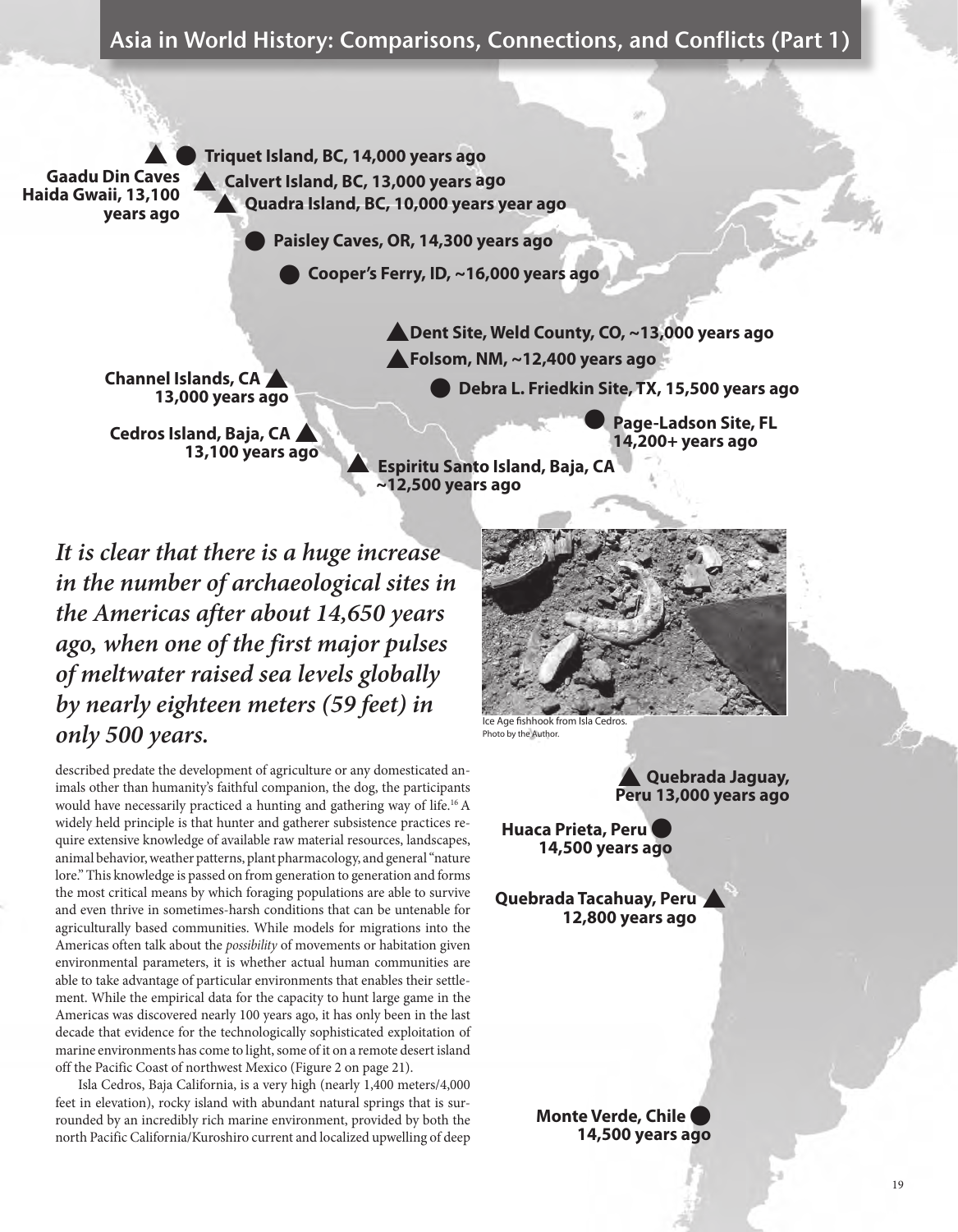# *One aspect of generating a coherent picture of the initial migration to and settlement of the Americas is a consideration of the points of origin for the migration into the New World.*

ocean water.17 A long, rich archaeological record has been documented there by Mexican and American researchers working under the aegis of the Instituto Nacional de Antropologia of Mexico and several American universities. Beginning in 2009, intensive investigation of several early sites, already known at the time to contain deposits older than 10,000 years, both pushed back the age of occupation to at least 13,000 years ago and discovered an even more important piece of information: sophisticated and well-crafted fishhooks made from marine mussel and abalone shell (Figure 3). These highly specialized pieces of technology—only useful for catching one kind of animal, along with extensive evidence for the production of fiber and and cordage (for use as fishing line and nets)—firmly established these very early people as being highly focused on the use of marine

resources. Additionally, far from being a minor component of the economy, marine animals were identified from at least thirty different taxa (populations) of fish, sea mammals, sea turtles, sea birds, crustaceans, and mollusks. Despite the presence of both deer and rabbits on the island, only trace amounts of their remains have been recovered to date. All this combines to paint an image of a very focused, sophisticated, and dedicated maritime way of life. Finally, a Terminal Pleistocene occupation in the Americas that could demonstrate, in an incontrovertible way, the human capacity to occupy and exploit the resources of coastal environments in North America in a fashion unlikely to be practiced by "new arrivals" to the watery margins of the continent was realized. Other sites in Baja California have also produced evidence for shell fishhooks, but thus far, none are securely dated

as old as those from Isla Cedros. Some other sites had been identified in other regions, notably Alta California, Peru, and Chile, but none has yet produced an artifact assemblage as clearly specialized as that from Baja California.18 Research continues in Baja California and elsewhere as this article goes to press that may further push back the antiquity of specialized maritime technologies in the Americas, but turning to the larger question, where did this knowledge come from? Was it developed locally, or was at least some portion of the fund of knowledge utilized by these people brought with them from homelands far from the arid shores of northwest Mexico?

One aspect of generating a coherent picture of the initial migration to and settlement of the Americas is a consideration of the points of origin for the migration into the New World. For most of the history of research, the maps have shown arrows with their bases firmly affixed within Russian Siberia. The presumption is that the snowy plains of the interior of the Asian mainland, somewhere in the vicinity of Lake Baikal, would have been the ancestral homelands for the mammoth hunters of the Pleistocene Great Plains of North America. This may not have been the case, given all the other new twists in this saga of pioneers, displaced populations, migrations, and virgin horizons. Given that the populations located closest to the North American continent would have been those along the coast, and given that populations of similarly equipped hunter-gatherers were living in areas like Hokkaidō in northern Japan, it is entirely plausible that at least some of the early migrants came not from the snowy interior of Siberia, but from the coasts and islands of the western Pacific. In fact, recent discoveries in



View of Isla Cedros. Source: Screen capture from the video *Isla Cedros* by Conservación de Islas on YouTube at https://tinyurl.com/47f5ybsv. © Archivo GECI/J.A. Soriano y Javier Gongora

Indonesia and Japan may indicate a connection to the migration by way of maritime traditions deeply rooted in the region.Especially at the site of Sakitari Cave on the island of Okinawa in southern Japan's Ryūkyū archipelago, evidence has been discovered that demonstrates that the sophisticated, watercraft-building, and fishhook-making people in Baja California were not the first to practice such a lifeway.<sup>19</sup> As early as 26,000 years ago, similar technologies were being employed on the western side of the Pacific Rim. These people on Okinawa appear to have manufactured the earliest examples of single-piece shell fishhooks and continued to do so up until the end of the last Ice Age, when it appears that sea level rise and environmental disruption led to the abandonment of many smaller islands in the region.<sup>20</sup> So perhaps, if not necessarily directly, these widely distributed populations with deep histories on the islands and coasts of East Asia demonstrate clearly that the capability to conduct a coastal migration at the end of the last Ice Age was not only humanly possible, but geographically positioned in the ideal place to contribute some of their people, their knowledge, and their culture to waves of migration into the Americas beginning after 18,000 years ago.

It is more than simply saying that there were people geographically positioned at the appropriate time. It is more than saying that somewhere in the world, there were people technologically capable and possessed of a set of traditional ecological knowledge that would have made a coastal migration feasible. It is more than saying that there were documented events of broad impact that would have forced people into movements of dispersal.<sup>21</sup> It is even more than saying that we have people occupying geographic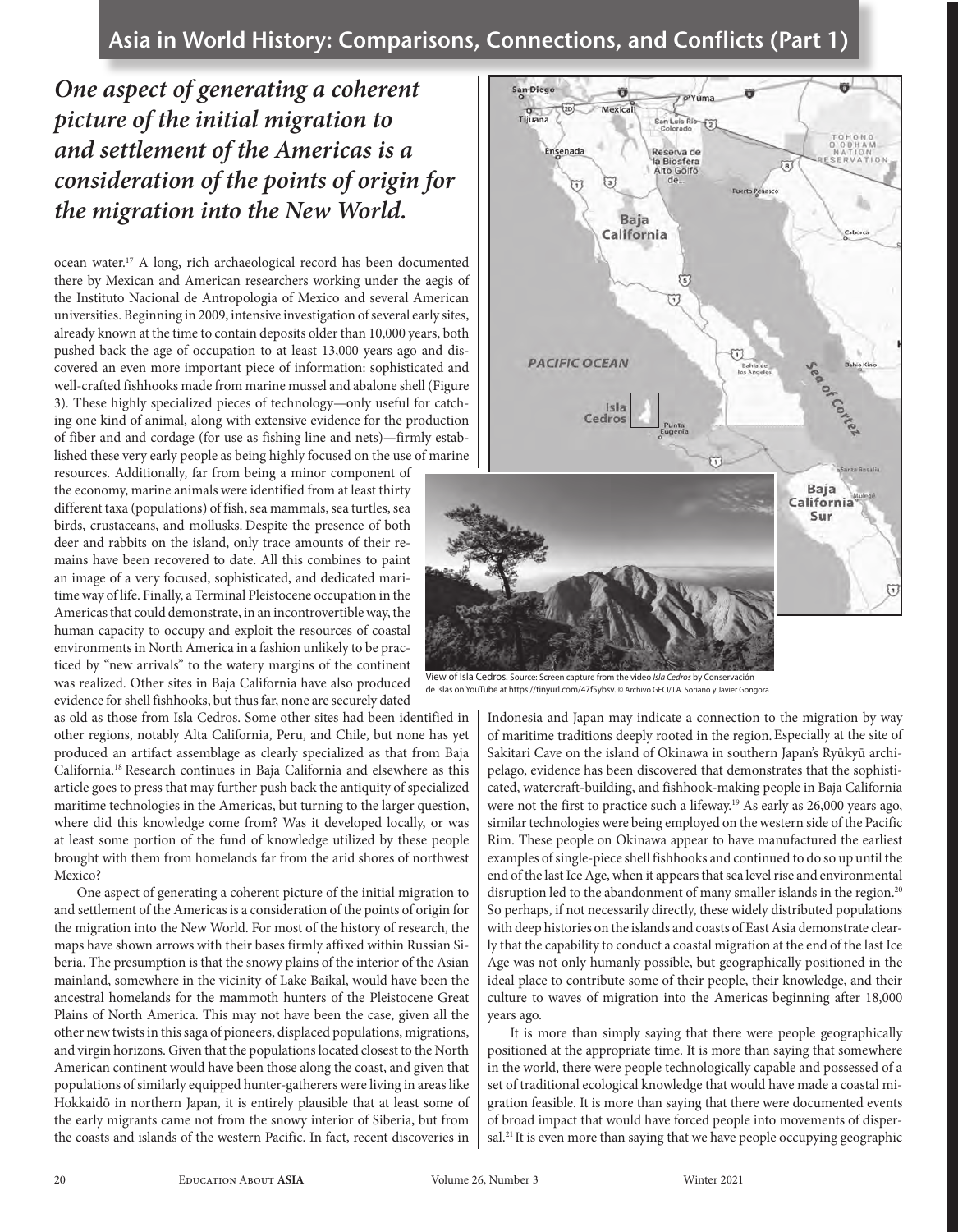*Other sites in Baja California have also produced evidence for shell fishhooks, but thus far, none securely dated as old as those from Isla Cedros.* 



(INEGI) chart.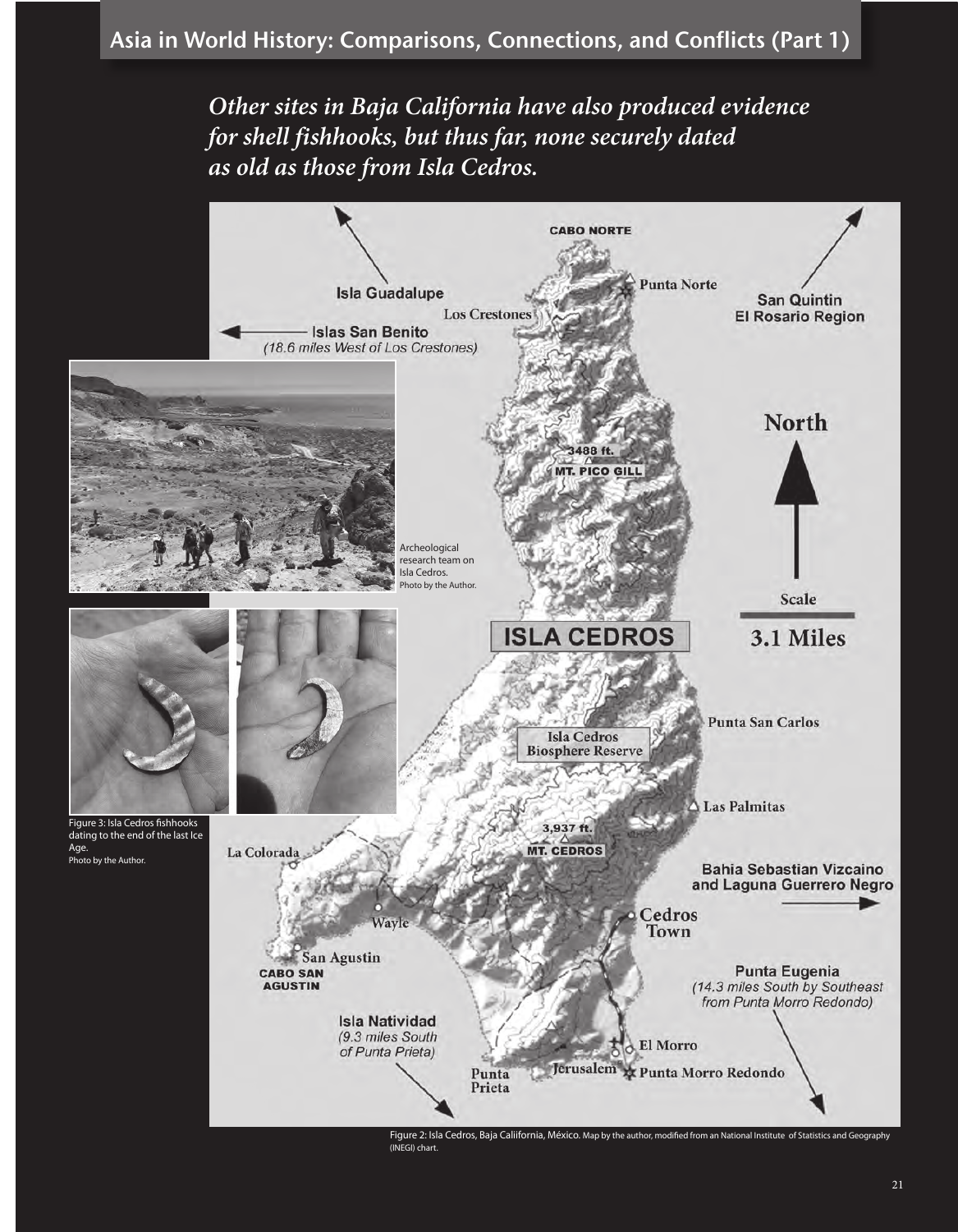*It stretches the boundaries of credulity to imagine that people were present in the Americas for 100,000 years without creating archaeological sites, when everywhere else on the planet shows evidence for their presence.*

spaces *postarrival* that would have been most attractive to people following a coastal/maritime way of life (Figure 4). It is even more than simply saying these are among the earliest documented occupations in their regions. It is more than saying that the interior route, to the east of the Rocky Mountains of North America, was unavailable (for a variety of reasons) prior to around 14,000 years ago.<sup>22</sup> It is all these together. When we combine the sets of information that are currently available and a fair application of logic and Occam's razor**—**which states that the explanation that requires the fewest number of assumptions is most likely to be correct—we come close to an understanding that strongly suggests an interesting picture.<sup>23</sup> Not only was the route south from Beringia into the Americas along the coastal margin, but it is increasingly likely that some of the migrants had points of origin and/or cultural affiliations derived from communities along the margins of the western Pacific in what is today Japan and the South China Sea.

Can we say for certain that no humans entered the Americas prior to the Terminal Pleistocene? Proving a negative is one of the most difficult enterprises, but what we can say is that the ancestors of today's First Nations are almost certainly descended from this Terminal Pleistocene migration. Even older occupations than those detailed here have been claimed by some researchers, such as a proposed occupation at 25,000 BP at Chiquihuite Cave in the Mexican state of Zacatecas, or several proposed sites in Brazil with ages in excess of 20,000 years.<sup>24</sup> These have yet to be fully evaluated to the satisfaction of the international community, but if the history of science teaches us anything, it is to not be dismissive of claims until they are fully and adequately examined. While occupations of the Americas predating the occupation of the North Pacific Rim are unlikely, the possibility of new discoveries is one of the things that animates researchers in any field of study. Some recent claims have even suggested that humans arrived in the Americas as far back as 130,000 years.<sup>25</sup> These claims are highly problematic, since—based on currently available data—this would mean that these hominins would not have been behaviorally modern humans, which only appear in the archaeological record after about 70,000–80,000 years ago. Again, there is no empirical data to suggest that the ancestors of today's First Nations people of the Americas were anything other than fully modern *Homo sapiens*. Additionally, if people were here in the Americas that long ago, what happened between 130,000 years ago and the explosion of population that resulted in the creation of hundreds of archaeological sites all over both North and South America by the end of the Pleistocene 11,650 years ago? It stretches the boundaries of credulity to imagine that people were present in the Americas for 100,000 years without creating archaeological sites, when everywhere else on the planet shows evidence for their presence. Pushing back dates by a few centuries, even a millennia or two, identifying locations where the earliest pioneers arrived, is part of the research, but is actually not even the biggest question. If what we are *really* trying to understand is the long-standing question of "where did the ancestors of the Indigenous peoples of the Americas come from?," then we must create a coherent history that explains *all* the accepted data in the most parsimonious fashion possible. That history is one that must be tied to the larger picture of global human migrations, settlement, traditions, and



Figure 4: Coastal/Maritime way of life (Victor Molina and crew of small fishing launch, Isla Cedros, Baja California). Source: Photo by the author.

heritage. It is not a story only about the Americas, but about the ways in which all our collective histories emerge, run their courses, intertwine, diverge, and coalesce.

#### **NOTES**

- 1. Beau W. Rowlands, "Ships at St. Helena, 1502–1613," *Wirebird: The Journal of the Friends of St. Helena* 28 (2004): 5-10.
- 2. Srinivas Aravmudan,"East Indies and West Indies: Comparative Mispprehensions," *Anthropological Forum* 16, no. 3 (2006): 291-309; Charles C. Mann *1491 New Revelations of the Americas before Columbus*. [Appendix A. Loaded Words] (New York: Knopf, 2005)
- 3. Mark A. Sicoli and Gary Holton, "Linguistic Phylogenies Support Back-Migration from Beringia to Asia," *PLoS ONE* 9, no. 3 (2014).
- 4. Kenneth L. Feder, *Frauds, Myths, and Mysteries: Science and Pseudoscience in Archaeology.* 9th ed. (New York: Oxford University Press, 2018); Vance T. Holliday, "Geoarchaeology and the Search for the First North Americans," *Geoarchaeology* 3 (2021); Douglas Preston, "Fossils and the Folsom Cowboy," *Natural History* 106, no. 1 (1997): 16-21.
- 5. Todd A. Surovell, Spencer R. Pelton, Richard Anderson-Sprecher, and Adam D. Myers, "Test of Martin's Overkill Hypothesis using Radiocarbon Dates on Extinct Megafauna," *PNAS* 113 (2016): 886-891.
- 6. Jin Sun, et. al. "Post-last Glacial Maximum Expansion of Y-chromosome Haplogroup C2a-L1373 in Northern Asia and its Implications for the Origin of Native Americans," *American Journal of Physical Anthropology* 174 (2021): 363-374.
- 7. David B. Madsen, ed. "Colonization of the Americas before the Last Glacial Maximum: Issues and Problems," in *Entering America: Northeast Asia and Beringia Before the Last Glacial Maximum* (Salt Lake City: University of Utah Press, 2004): 1-26; Todd J. Braje, et. al, "Fladmark 40: What Have We Learned about a Potential Pacific Coast Peopling of the Americas?," *American Antiquity* 85, no. 1 (2020): 1-21.
- 8. Qin Li, et al., "Large-scale Vegetation History in China and its Response to Climate Change Since the Last Glacial Maximum," *Quaternary International* 500: 109-119; David B. Madsen, ed. "Colonization of the Americas before the Last Glacial Maximum: Issues and Problems"; Kunda Dixit, "The New Refugees," *New Statesman* 138 (4972): 26
- 9. Charles Geisler and Ben Currens, "Impediments to Inland Resettlement under Conditions of Accelerated Sea Level Rise," *Land Use Policy* 66: 322-330.
- 10. Sujatha Byravan and Sudhir Chella Rajan, "Sea Level Rise and Climate Change Exiles: A Possible Solution," *Bulletin of the Atomic Scientists* 71, no. 2 (2015) :21-28.
- 11. Thomaz Pinotti and Fabricio R. Santos, "Genetic Evidence against a Paleolithic European Contribution to Past or Present Native Americans," *PaleoAmerica* 6 (2020): 135- 138; Michael J. O'Brien, et al., "On Thin Ice: Problems with Stanford and Bradley's Proposed Solutrean Colonization of North America," *Antiquity* 88 (2014): 606-624; Alexander G. Ioannidis, et al., "Native American Gene Flow into Polynesia Predating Easter Island Settlement," *Nature* 583 (2020): 572-577.
- 12. Marcel Polling, et al., "Multiproxy Analysis of Permafrost Preserved Faeces Provides an Unprecedented Insight into the Diets and Habitats of Extinct and Extant Megafauna," *Quaternary Science Reviews* 267 (2021); Yusuke Yokoyama, et al. "Rapid Glaciation and a Two-step Sea Level Plunge into the Last Glacial Maximum," *Nature* 559 (2018): 603-607.
- 13. Qin Li, et al. 2019.
- 14. Michael R. Waters, "Late Pleistocene Exploration and Settlement of the Americas by Modern Humans," *Science* 365 (2019): 6449; T. D. Dillehay, *The Settlement of the*